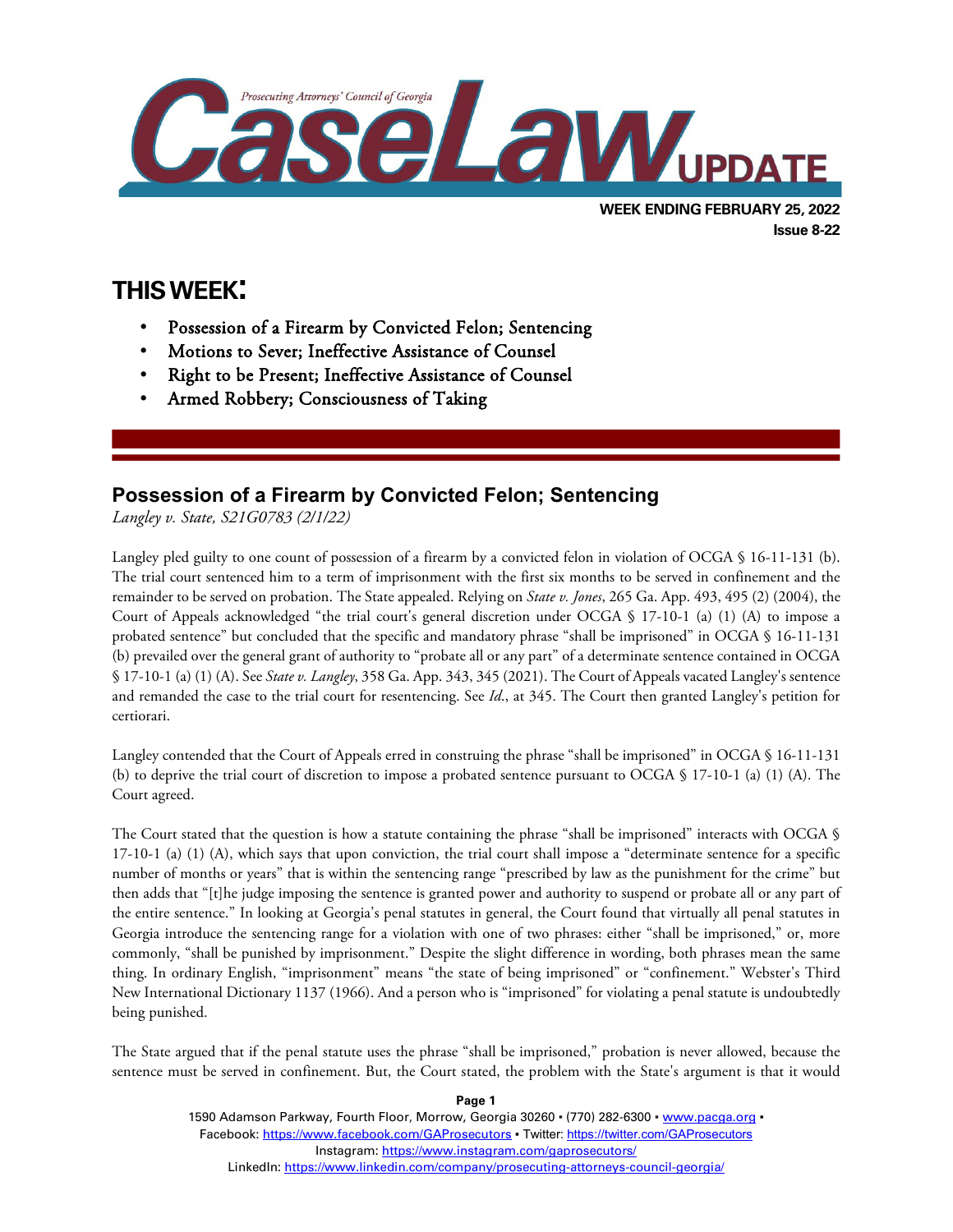

essentially nullify the availability of probation in Georgia, making the part of OCGA § 17-10-1 (a) (1) (A) that authorizes trial courts to probate sentences a virtual dead letter. Instead, the Court concluded, both phrases - "shall be imprisoned" and "shall be punished by imprisonment" - function as terms of art in Georgia sentencing law, and both serve to introduce the sentencing range of time in prison that a penal statute prescribes as punishment for a violation. Pursuant to OCGA § 17-10-1 (a) (1) (A), upon conviction, the trial court must impose a sentence for a specific number of years, months, or days in prison within that sentencing range, and the judge imposing the sentence is then authorized to probate all or any part of the sentence, unless such probation is expressly forbidden. In effect, probation is superimposed on the system of prison sentences prescribed in individual criminal statutes.

In so holding, the Court found that the trial court in *Jones* lacked authority to probate *any* part of Jones' sentence, but not because OCGA § 16-13-30 (d) introduced the sentencing range for a second or subsequent conviction with the phrase "shall be imprisoned." Instead, it was the final sentence of OCGA § 16-13-30 (d), which provides that "[t]he provisions of subsection (a) of Code Section 17-10-7 shall not apply to a sentence imposed for a second such offense; provided, however, that the remaining provisions of Code Section 17-10-7 shall apply for any subsequent offense." Thus, while OCGA § 17-10-7 (a) generally preserves the authority of trial courts under OCGA § 17-10-1 (a) (1) (A) to probate all or any part of a sentence for a second or subsequent felony conviction, OCGA § 16-13-30 (d) provided otherwise for Jones' second conviction for possession of cocaine with intent to distribute by specifying that "[t]he provisions of subsection (a) of Code Section 17-10-7 shall not apply to a sentence imposed for a second such offense." Therefore, the Court held, to the extent that Division 2 of *Jones* can be read as holding that the introduction of a sentencing range with the phrase "shall be imprisoned," standing alone, deprives trial courts of discretion to impose a probated sentence under OCGA § 17-10-1 (a)  $(1)$   $(A)$ , it is disapproved.

### **Motions to Sever; Ineffective Assistance of Counsel**

*Terrell v. State, S21A0942 (2/1/22)*

Appellant was convicted of felony murder, aggravated assault, and other crimes related to the shooting death of Matthews. The evidence, very briefly stated, showed that appellant lived in an apartment with his "aunt" and co-defendant Stinchcomb. Stinchcomb got into an argument at the apartment and hit a woman. Later, a group of people who lived in a house just down the street, came to the apartment to confront Stinchcomb about the incident. He retreated inside the apartment and the group followed him inside and beat on Stinchcomb. Shortly thereafter, when the group was back at their house, appellant and his three co-defendants, drove up and appellant started shooting at the house. The car with appellant then left and returned to the apartment. Matthews, who was in the house at the time, walked down the street to talk with appellant and she brought her boyfriend, Stallings, with her. Neither was armed. As they approached the apartment, appellant began shooting and fatally shot Matthews. Appellant and his co-defendants Parks, Gilliam, and Stinchcomb then fled the scene.

Prior to trial, appellant filed a motion to sever, which he renewed just before opening statements at trial. The trial court denied both motions. Appellant argued that the trial court abused its discretion. Specifically, he argued that his codefendants' defenses were antagonistic to his assertion that he shot in self-defense because his co-defendants' strategy was to assert that he "went crazy," so there was no reason for them to know ahead of time that the shooting might occur.

> 1590 Adamson Parkway, Fourth Floor, Morrow, Georgia 30260 · (770) 282-6300 · [www.pacga.org](http://www.pacga.org/) · Facebook:<https://www.facebook.com/GAProsecutors> . Twitter[: https://twitter.com/GAProsecutors](https://twitter.com/GAProsecutors) Instagram[: https://www.instagram.com/gaprosecutors/](https://www.instagram.com/gaprosecutors/) LinkedIn:<https://www.linkedin.com/company/prosecuting-attorneys-council-georgia/>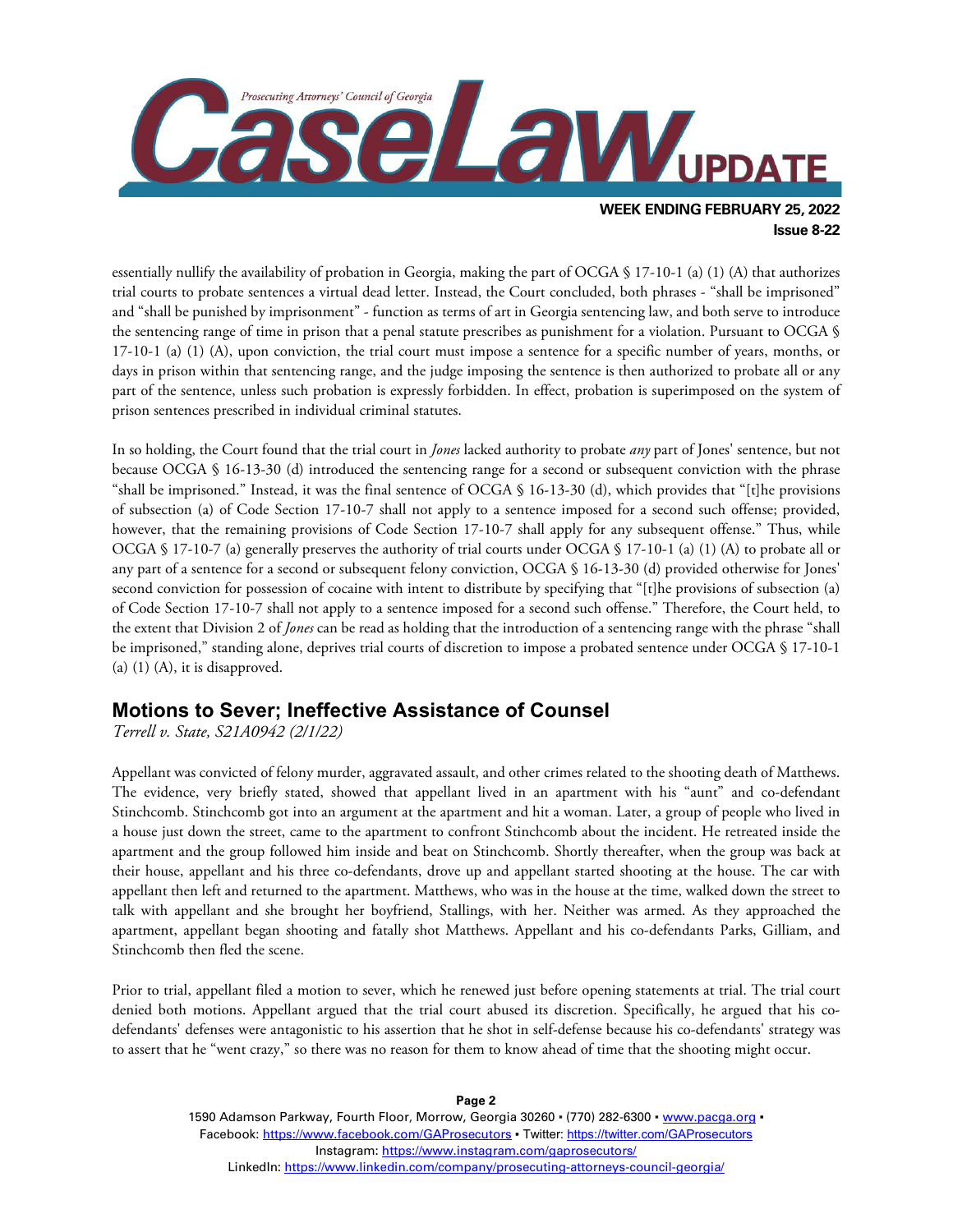

However, the Court stated, antagonistic defenses are insufficient to require severance in a non-death penalty case absent a showing of prejudice. Although the co-defendants claimed that appellant "went crazy" and that they had no notice that he would start shooting, the evidence was strong that appellant went to the house with the intent of retaliating against those who had "trashed" the apartment. Parks testified that appellant told the co-defendants that he was going to shoot Stallings before going to the house and that there was a rifle in the passenger seat of the car where appellant was sitting on the way to the house. Upon approaching the house, Stinchcomb pointed out people while appellant shot at them. Moreover, the failure to sever did not impede appellant from presenting his claim of self-defense. Consequently, the Court concluded, because appellant did not show that the result of the trial would have been different if he had been tried separately, the trial court did not abuse its discretion in denying the motions to sever.

Appellant next contended that his trial counsel was ineffective for failing to again renew his motion to sever after his codefendants' opening statements and sometime during trial. The record showed that at the motion for new trial hearing, trial counsel testified that he may have agreed to file the initial motion to sever at appellant's request because he generally likes to have co-defendants to blame at trial. He explained that after filing an unsuccessful motion to sever, he would usually renew the motion only if something occurred during trial that merited a mistrial: "[S]omething really dramatic has to happen for me to go back and renew [a] severance motion. … It has to be tantamount to a mistrial. I'm not going to keep asking for severances." In denying appellant's motion for new trial on this ground, the trial court concluded that counsel was not deficient for failing to renew the motion to sever mid-trial, "as that was a course of action a reasonable attorney was entitled to choose."

The Court stated that generally, the failure to file a motion to sever does not require a finding of ineffective assistance since the decision whether to seek severance is a matter of trial tactics or strategy, and a decision amounting to reasonable trial strategy does not constitute deficient performance. Furthermore, the Court found, appellant cited to nothing that occurred during trial that would have supported a third motion to sever on grounds not already denied. Moreover, the trial court did not abuse its discretion in denying the first two motions to sever and would have acted entirely within its discretion to deny a third motion to sever during trial on the same grounds. Accordingly, the Court held, the trial court did not err in denying appellant's claim of ineffective assistance of counsel.

### **Right to be Present; Ineffective Assistance of Counsel**

*Brennan v. State, S21A1183 (2/1/22)*

In 2010, appellant was convicted of felony murder and other offenses in connection with the scalding death of her 8-yearold stepdaughter. Prior to trial, the State and appellant reached a tentative plea agreement whereby the State would withdraw its notice of intention to seek the death penalty and appellant would plead guilty to voluntary manslaughter for a total sentence of 20 years with fewer than 20 years to serve in prison. Counsel for the parties then approached the trial court pursuant to USCR 33.5 (B) to see if it would accept the tentative plea agreement. The following persons were present in the room for the USCR 33.5 conference: the trial judge, the district attorney, and appellant's lead and second-chair counsel. Appellant was not present. Appellant contended that the trial court erred by conducting a pre-trial conference under USCR 33.5 (B) outside her presence in violation of her federal and state constitutional rights. The Court disagreed.

> 1590 Adamson Parkway, Fourth Floor, Morrow, Georgia 30260 · (770) 282-6300 · [www.pacga.org](http://www.pacga.org/) · Facebook:<https://www.facebook.com/GAProsecutors> . Twitter[: https://twitter.com/GAProsecutors](https://twitter.com/GAProsecutors) Instagram[: https://www.instagram.com/gaprosecutors/](https://www.instagram.com/gaprosecutors/) LinkedIn:<https://www.linkedin.com/company/prosecuting-attorneys-council-georgia/>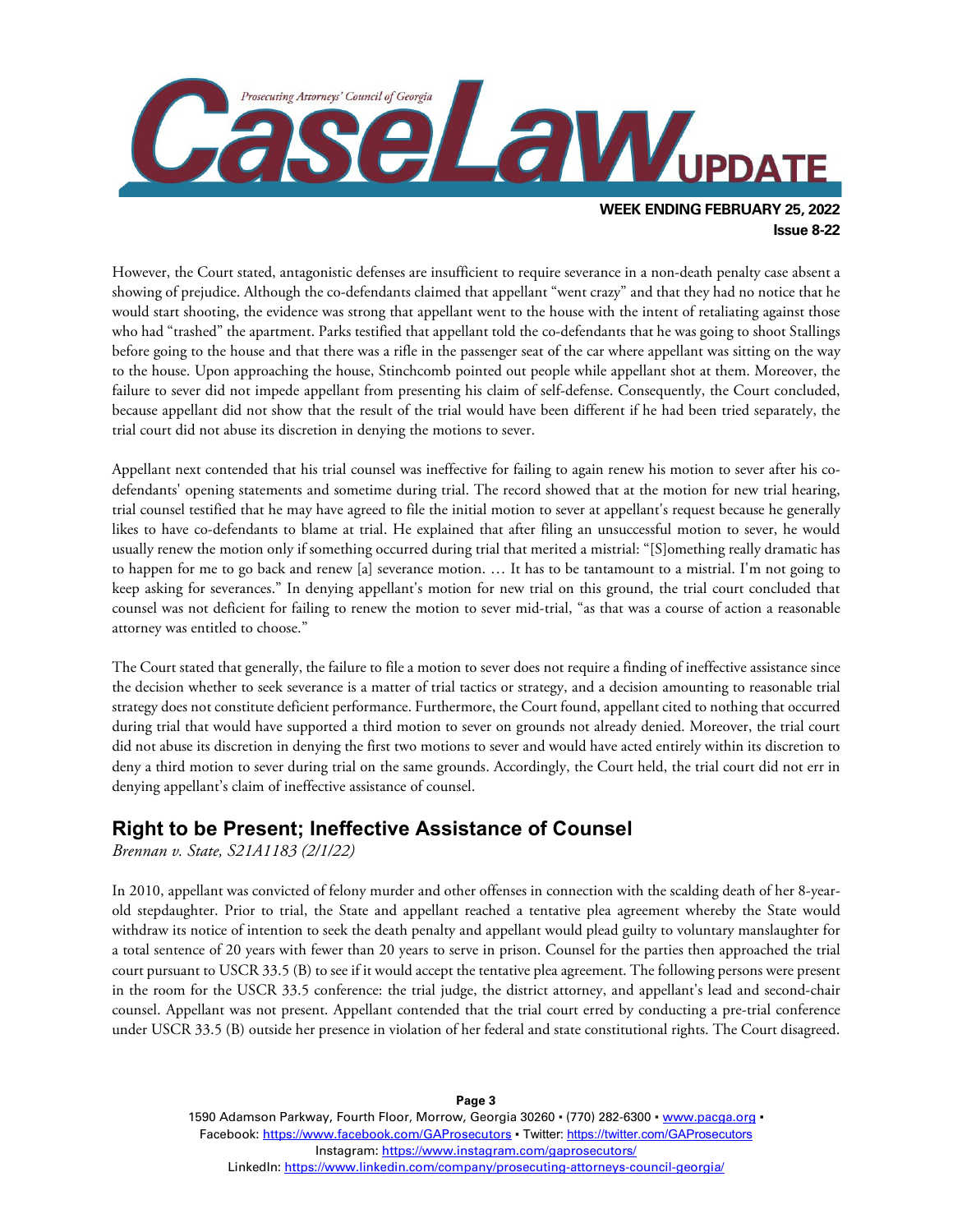

The Court noted that whether a conference under USCR 33.5 qualifies as a critical stage of a criminal proceeding is a matter of first impression. The Court determined that disclosure of a tentative plea agreement at a conference under USCR 33.5 is not a critical stage for the following reasons: (1) a defendant's rights cannot be lost because a defendant has no right to enter a guilty plea; (2) a defendant's defenses or privileges cannot be waived because there is no impact on a defendant's opportunity to defend against the charges; and (3) the outcome of the case cannot be substantially affected in some other way because (a) a defendant still retains the option to formally tender a guilty plea, and (b) a defendant can still proceed to trial and raise any and all permissible defenses and privileges during trial. Therefore, the Court concluded, a disclosure of a tentative plea agreement by counsel for the parties under USCR 33.5 is a not a critical stage for which a defendant has the right to be present under the United States Constitution or the Georgia Constitution.

Next, appellant contended that her second-chair counsel rendered constitutionally ineffective assistance by being mentally and physically incapable of assisting in her trial. The record showed that at trial, appellant was represented by three attorneys. Nestor was the second chair and conducted the direct examination of the defense engineering expert, although lead counsel conducted the re-direct examination of him. At the motion for new trial hearing, appellant's other two attorneys and the defense investigator testified that Nester would fall asleep during trial. Lead counsel also testified that they "were having issues with [Nester] prior to trial with just some cognitive issues that were difficult to define at the time," and "[t]here were complaints that started originating prior to trial." Ultimately, Nester was fired from the Capital Defender's Office sometime after appellant's trial. Nester's wife testified at the motion for new trial hearing that Nester's cognitive decline began "around 2011, maybe somewhere around there."

The Court found that assuming without deciding that Nester's performance was deficient, appellant did not demonstrate that she was prejudiced by Nestor's performance. Appellant argued that "but for [Nester's] impairment and his disjointed examination of a key witness, there was a reasonable probability that the outcome of her trial would have been different." However, the Court found, appellant failed to point to any specific testimony that Nester failed to elicit from the defense engineering expert or to any problematic testimony that Nester elicited from him. Mere speculation on appellant's part is insufficient to establish *Strickland* prejudice. And, to the extent Nester's direct examination of the defense engineering expert was "disjointed," this was remedied by appellant's lead counsel conducting a re-direct examination of the defense engineering expert. Thus, her ineffective assistance claim failed.

### **Armed Robbery; Consciousness of Taking**

*Stokes v. State, A21A1658 (1/6/22)*

Appellant was convicted of armed robbery, aggravated assault, false imprisonment, and possession of a firearm during the commission of a felony. The evidence showed that appellant was staying in a hotel room with the victim, with whom she was romantically involved. While the victim was sleeping in the room, the sound of the door opening woke him up. The victim saw appellant's sister, Armauni, and a man who was later identified as Williams. Armauni and Williams pulled out handguns, hit the victim in the forehead with one of the weapons, and pointed another at his face. Around that time, the victim observed that appellant was dressed and standing in the bathroom and that she was grabbing some items and placing them in a bag. The victim fled the room and ran unclothed to the front desk to seek help. Seconds after the victim ran from the room, Williams, Armauni, and appellant ran after him, with either appellant or her sister carrying a bag and a